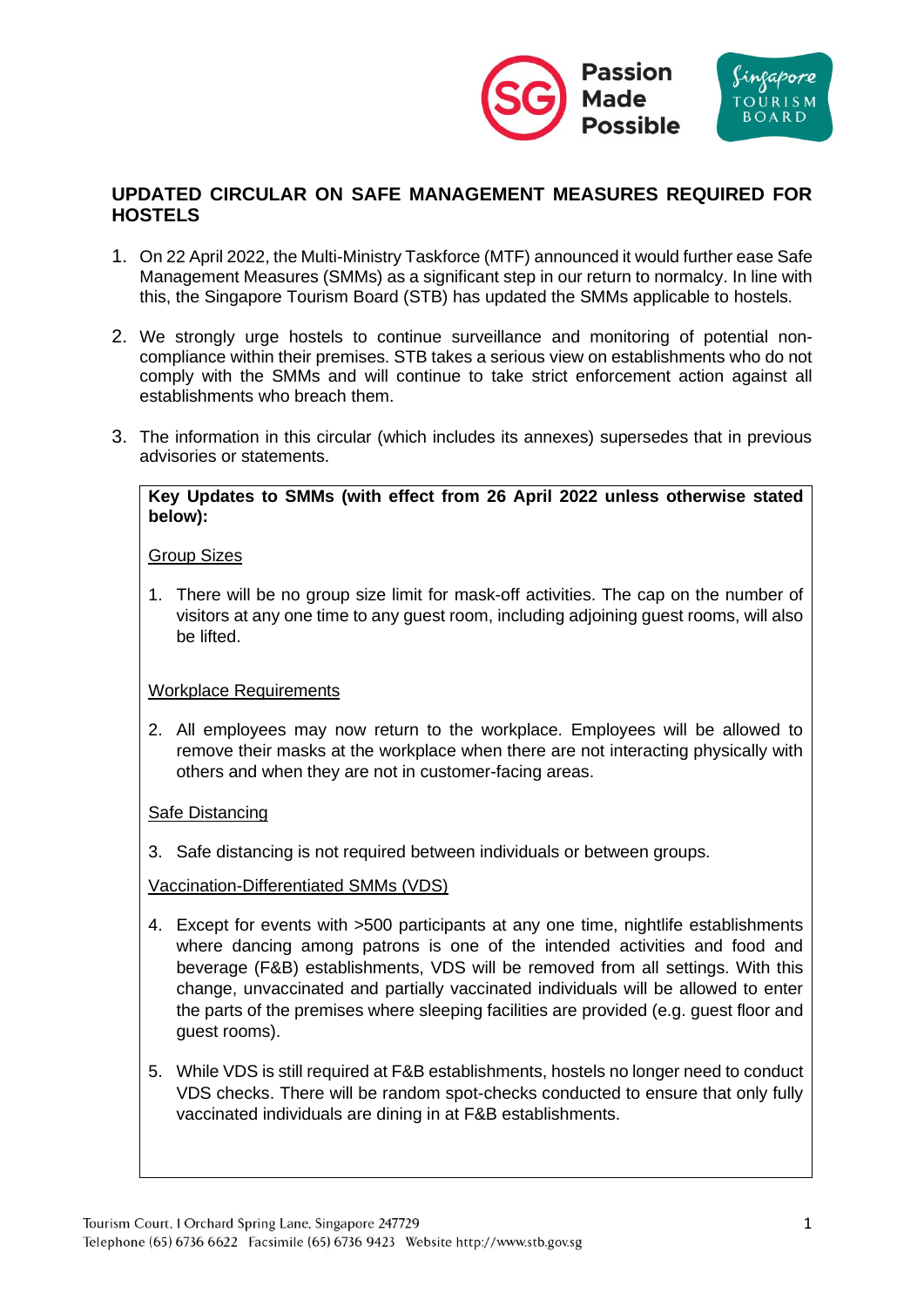

### TraceTogether (TT) and SafeEntry (SE)

6. TT and SE are no longer required at the hostel entrances. TT and SE are only required for VDS checks at entry to events with >500 participants at any one time and nightlife establishments where dancing among patrons is one of the intended activities.

Shared Rooms and Room Capacity

- 7. The previous requirement for guests to declare whether their booking is for the purposes of leisure is no longer required.
- 8. For all types of occupants, room capacity has been increased to the maximum number of occupants for the room type. There is no requirement for alternate bunk bed occupancy and minimum 1-metre distancing between beds.
- 4. The hostel industry plays a critical role in keeping Singapore safe, and it is imperative that the industry remains vigilant and disciplined in maintaining health and safety protocols by reinforcing current SMMs and reminding employees to take all the prevailing measures seriously even if they have been vaccinated. Hostels should also strongly encourage any remaining un-vaccinated employees to get vaccinated as vaccination remains critical in our fight against the pandemic.

### **A. Implementation of Safe Management Measures**

- 5. Hostels must comply with the COVID-19 (Temporary Measures)(Reopening Control Order) Regulations 2022, COVID-19 (Temporary Measures) (Control Order) Regulations 2020<sup>1</sup> , the Infectious Diseases (COVID-19 Access Restrictions and Clearance) Regulations 2021 (collectively "Control Order") and the SMMs found in **Annex A** and in the Sector Specific Requirements<sup>2</sup> of the relevant agencies:
	- **5.1 F&B Dine-in** must comply with the prevailing Sector Specific Requirements by Enterprise Singapore (ESG) for F&B establishments.
	- **5.2 Sports and exercise environments, including gyms**, must comply with the prevailing Sector Specific Requirements by Sport Singapore's (SportsSG) for sports facilities<sup>3</sup>.
	- **5.3 Pools** must comply with the prevailing Sector Specific Requirements by Sports SG for sports facilities.
	- **5.4 Live performances** held in hostels must comply with the prevailing capacity guidelines and must comply with NAC<sup>4</sup> for live performances.

<sup>1</sup> <https://sso.agc.gov.sg/SL/COVID19TMA2020-S254-2020>

<sup>2</sup> [https://covid.gobusiness.gov.sg/safemanagement/sector](https://covid.gobusiness.gov.sg/safemanagement/sector/)

<sup>3</sup> For full details, see [https://covid.gobusiness.gov.sg/safemanagement/sector](https://covid.gobusiness.gov.sg/safemanagement/sector/) (see section on "Sports sector enterprises, sports education, and premises with sports facilities")

<sup>4</sup><https://www.gobusiness.gov.sg/safemanagement/sector/> (see section on "Arts and Culture")